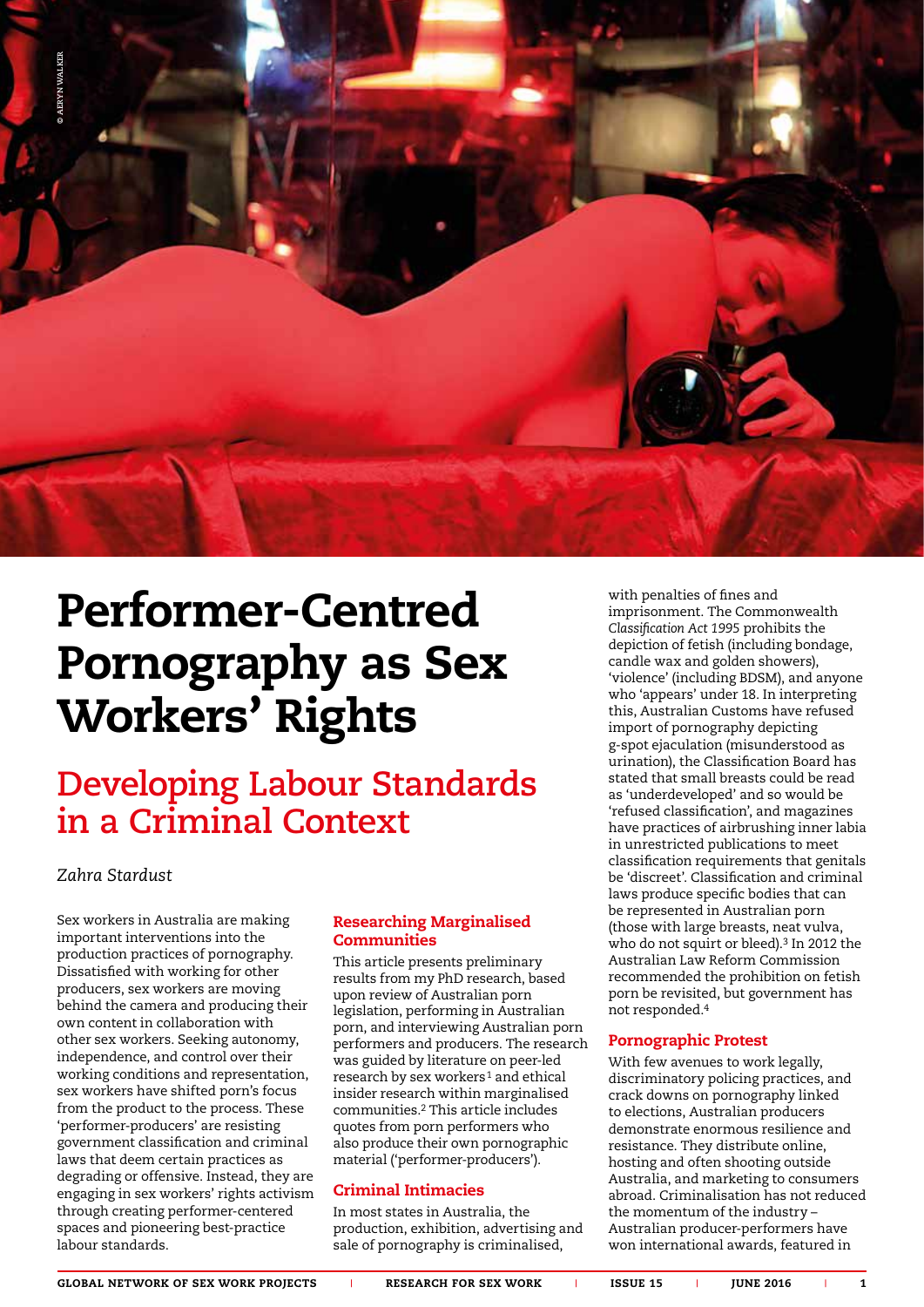

film festivals, contributed to literature<sup>5</sup>, and advocated in national media<sup>6</sup> and through political campaigns, including running for parliament as 'out' porn stars.7

The porn industry in Australia is overwhelmingly made up of sex workers. The small industry is characterised by a combination of performer-producers, solo operators, and small partnerships, working collaboratively and overcoming legal and financial barriers. These sex workers resist patriarchal, heteronormative and outdated legislation in the most poetic of ways – through fucking on film.

In deliberately showing practices like fisting, ejaculation or piercing that they do not believe are dangerous or degrading, and refusing to edit out body fluids or kinks, sex workers demonstrate that it is possible to role model consensual, safer negotiations of sex, kink and risk.

Helen Corday, who performed on her own site as Liandra Dahl, said that not adhering to the legal framework "was a deliberate choice" and "important protest" on "legal constraints" around

freedom of expression. Aeryn Walker who runs a solo subscription site said "the law isn't a deterrent to me". Dick Savvy, creator of 'The Guerrilla Porn Project' even joked he always wanted to make prison porn in the event of prosecution.

In addition to resisting censorship, sex workers are instigating political change in Australian pornography by centering the labour needs of performers. Sex workers' expertise about best practice can change how pornography is produced and regulated, leading to more just, ethical and accountable practices.

### Ethics of Care: Performer-Centred Pornography

Despite the lack of formal regulations, performer-producers are actively developing informal industry standards. Building on the work of early Australian feminist pornographers,<sup>8</sup> sex workers have insights from in front of the camera that can shape the future of porn production.

Performer-producers described how being a sex worker led to an 'ethic of care'. Gala Vanting of Sensate Films



### *La performeuse-réalisatrice Aeryn Walker prend une photo d'elle-même en train de se filmer pour son site web.*

believed that performing 'helps a lot in developing your code of ethics: understanding what it means for you to distribute your work wherever and however you do'. She described the performer's experience as 'the paramount question' and 'politically and ethically the highest value' because they are 'the person on whose back this piece of media is made'. Prioritising performer experience 'really does affect the way that we can produce, and how fast, and where we distribute and what our release looks like, it affects every level of the business'.

Performers were often treated as directors of the scene, while formal directors played the role of facilitator, leading to increased control for performers. Porn star Madison Missina describes performers as 'co-directors', and Sensate Films list performers as directors or writers in the credits. Where producers go further and offer joint-ownership of the final product, ongoing royalties, or content share, performers gain more control over not just their representation but its revenue.

In collaborating with one-another, performers harnessed skills they had acquired on set, and engaged in peer-education (about safe sex, clean equipment, sex techniques), information-sharing (about laws, pay rates, on-set experiences), resourcelending (of camera and lighting gear, editing software, coding skills) and community building (running events, contributing to books, and being available to each other for emotional and technical support). Performers felt accountability to and screened content among their sex worker communities for both feedback and pleasure, including panels to discuss the politics of porn production where they could respond to critiques, and discuss ongoing challenges and strategies for sex workers' rights, law reform and organising.

### Health, Safety and Rights in the Workplace

Performer-producers are also bringing an increased focus on workplace health and safety (WHS). Porn star Lucie Bee felt that "there needs to be onus on producers to make sure that the locations that we're filming in are safe and secure", including eliminating trip hazards, containing electrical equipment and ensuring stable furniture. WHS in porn can also include the provision of free safe sex barriers,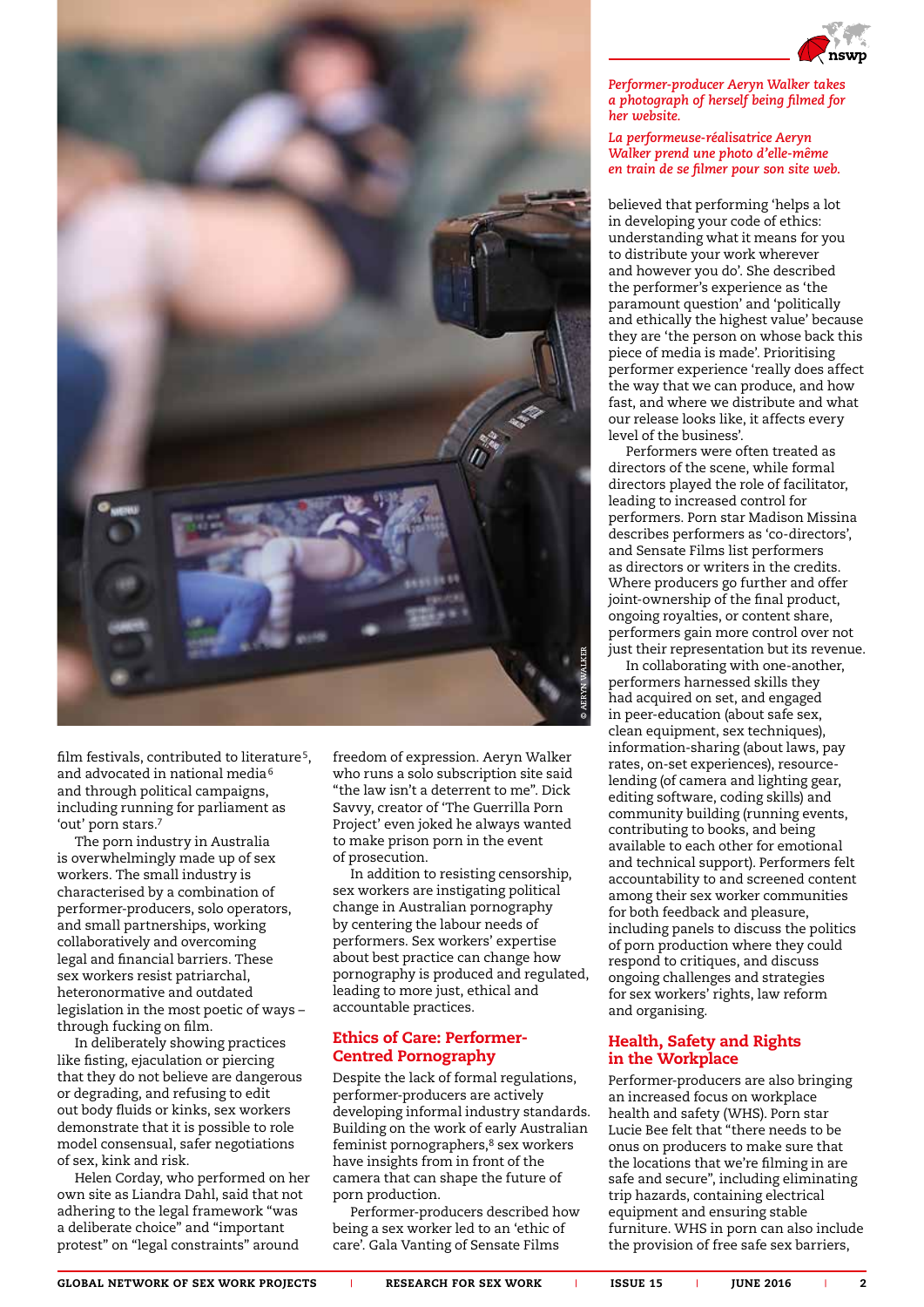

clean surfaces and equipment, space for performers to negotiate risks, and genuine performer choice over safer sex decisions in a way that protects confidentiality of their health status.

Porn star Flynn Evans also felt that producers have "a bigger responsibility than just HIV and just sexual health, but also to mental health and safety". Angela White, who stars in her own membership site, described how being a current performer gave her "insight into performer needs": "anything from what makes them feel comfortable in terms of air conditioning, whether they're hot or cold, whether they're hungry, making sure they've had enough to eat or drink, making sure that they feel up to the scene on the day. And then before actually doing the scene, I like to find out what their likes and dislikes are and what they feel like doing on that day". Consent was the foundation, and this was often depicted in the final product through pre- and post-scene interviews and mid-scene negotiations as a deliberate strategy to make consent explicit. In doing this, sex workers set the standard on how to negotiate mutual, ethical, consensual sexual experiences, with clear expectations and boundaries.

Performer-producers spoke of the need for transparency and informed consent around contracts, payment, distribution and expectations on set. This included adequate payment or consideration in return for labour and ability to review the contract in advance. Sensate Films had a choose-your-own-adventure-style model release that included options for revenue share, trade for content, outright model fee, and level of exposure in marketing materials. Luna Trash ensured performers could approve images before publication, with a policy of deleting all non-approved content: "Nothing will be printed unless they completely are totally happy… even if you end up with one photo left from the whole shoot".

There are ongoing industrial issues and challenges that performerproducers are discussing together behind-the-scenes. These include establishing a clear process and policy for taking down content should the performer change their mind, a transparent process for sighting or storing copies of performer identification that prevents misuse of information or harassment, and avenues for dispute resolution in a context where a small and criminalised industry poses barriers to accessing justice.

### Sex Workers' Rights and Future Challenges

Developing industry standards becomes complex when the division between performer and producer is blurred, and more consultation is necessary among porn performers in Australia as to where the line sits between collaboration, direction, ownership and control, to ensure the labour rights movement remains worker-led.

But we can see performer-centred pornography as a form of sex workers' rights activism: resistance to outdated laws, resilience despite a hostile political climate, and active rolemodelling of labour standards. Instead of waiting for government law reform, sex workers are doing it ourselves: determining our own futures, taking control of our work environments, and leading dialogue around best practice, with our bodies as the canvas.





*Porn star Madison Missina in action. L'actrice porno Madison Missina en action.*

#### ABOUT THE AUTHOR

**Zahra Stardust** is a porn performer-producer writing her PhD dissertation on the regulation of pornography in Australia. She has worked in the sex industry for over a decade and is endlessly inspired by the creative and political work of her peers.

#### FOOTNOTES

1 Elena Jeffreys, 'Sex Worker Driven Research Best Practice Ethics', presented National Centre for HIV Social Research, UNSW, April 2010.

Stephanie Wahab and Lacey Sloan, 'Ethical Dilemmas in Sex Work Research', in Research for Sex Work: HIV Prevention and Health Promotion in Prostitution, Issue 7, June 2004, 3–5.

- 2 Marian Pitts and Anthony Smith, Researching the Margins: Strategies for Ethical and Rigorous Research in Marginalised Communities, Palgrave Macmillan, Basingstoke and New York, 2007; Ulrika Dahl, 'Femme on Femme: Reflections on Collaborative Methods and Queer Femme-inist Ethnography, in Kath Browne and Catherine J. Nash (eds), Queer Methods and Methodologies: Intersecting Queer Theories and Social Science Research, Ashgate, 2011.
- 3 Zahra Stardust, ''Fisting is not permitted': criminal intimacies, queer sexualities and feminist porn in the Australian legal context' Porn Studies, Taylor and Francis, Volume 1: Issue 3, 2014.
- 4 Australian Law Reform Commission, 'Classification – Content Regulation and Convergent Media', Report 118, 2012, 229–265.
- 5 Gala Vanting, 'On Coming In' in Jiz Lee (ed), Coming Out Like a Porn Star: Essays on Pornography, Protection and Privacy, ThreeL Media, 2015; Ms Naughty, 'My Decadent Decade: Ten Years of Making and Debating Porn for Women' in Tristan Taormino et al, The Feminist Porn Book: The Politics of Producing Pleasure, The Feminist Press, New York, 2013.
- 6 Triple J Hack, 'What you want to know about a porn set and are too afraid to ask', 8 December 2015; Julian Morgans, 'Australia's Thriving Art-Porn Industry is Run by Women', Vice Magazine, 8 May 2015.
- 7 Gay News Network, 'Sex Party Candidates Film Porno to Make Political Point, 16 January 2013.
- 8 Alan McKee, Katherine Albury and Catharine Lumby, 'On Our Backs: Feminist Pornography The and Now', The Porn Report, Melbourne University Press, 2008, 101–127.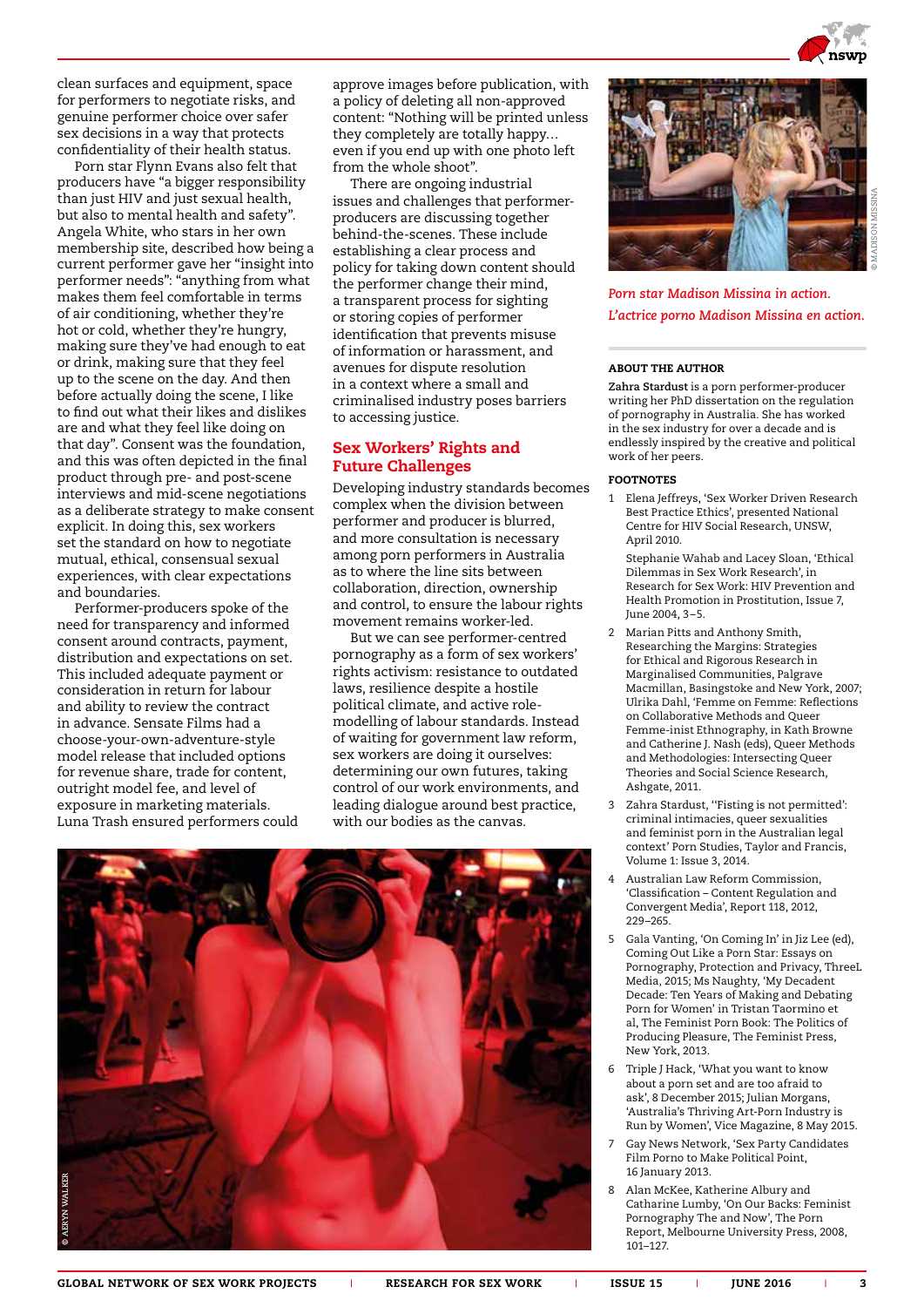

## La pornographie axée sur les performeurSEs : un exemple des droits des travailleurSEs du sexe

### **Le développement de normes de travail dans un contexte criminel**

*Zahra Stardust* 

Les travailleurSEs du sexe de l'Australie réalisent des interventions importantes du côté des pratiques de production liées à la pornographie. MécontentEs de travailler pour des producteurs externes, les travailleurSEs du sexe prennent maintenant place derrière la caméra afin de produire leur propre matériel en collaboration avec leurs collègues de l'industrie du sexe. En quête d'autonomie, d'indépendance et de contrôle en lien à leurs conditions de travail et leur représentation, les travailleurSEs du sexe ont recentré le discours pornographique en mettant l'accent sur le processus plutôt que sur le produit final. Ces « performeurSEsréalisateurRICEs » résistent au système de classification du gouvernement et aux lois pénales qui qualifient certaines pratiques de dégradantes ou de choquantes. Plutôt que de s'y conformer, ces personnes militent pour les droits des travailleurSEs du sexe en créant des espaces centrés sur les performeurSEs et en instaurant des pratiques exemplaires en matière de normes du travail.

### Recherche sur les communautés marginalisées

Cet article traite de résultats préliminaires tirés de ma recherche doctorale basée sur l'étude de la législation australienne entourant la pornographie, le rôle de participant dans la pornographie australienne ainsi que des entretiens menés auprès de performeurSEs et de réalisateurRICEs australienNEs. Cette recherche fut informée par la littérature portant sur la recherche dirigée par les pairs effectuée par les travailleurSEs du sexe<sup>1</sup> ainsi que la recherche menée de façon éthique auprès de communautés marginalisées.2 L'article contient des citations de performeurSEs qui réalisent également leur propre matériel pornographique (« performeurSEsréalisateurRICEs »).

### Intimités criminelles

La majorité des États australiens criminalisent la production, la diffusion, la promotion et la vente de matériel pornographique; les sanctions vont de l'amende à l'emprisonnement. Le *Commonwealth Classification Act 1995* interdit la représentation de pratiques fétichistes (dont le ligotage, les jeux de cire de bougie et les douches dorées), de « violence » (dont les pratiques BDSM) et de tout individu dont l'âge « semble » inférieur à 18 ans. À travers leur interprétation de ces mesures législatives, les douanes australiennes ont refusé l'importation de matériel pornographique comprenant des scènes d'éjaculation féminine (interprétées à tort comme des scènes urophiles), le comité de classification a déclaré que les seins de petite taille – pouvant être perçus comme « sous-développés » – seraient frappés d'un « refus de classement » et que les magazines devaient retoucher les petites lèvres dans les publications sans restrictions afin de se conformer aux exigences en matière de classification qui dictent que les organes génitaux doivent être « discrets ».

Les lois pénales – tout comme celles qui régissent la classification – produisent des corps admissibles à la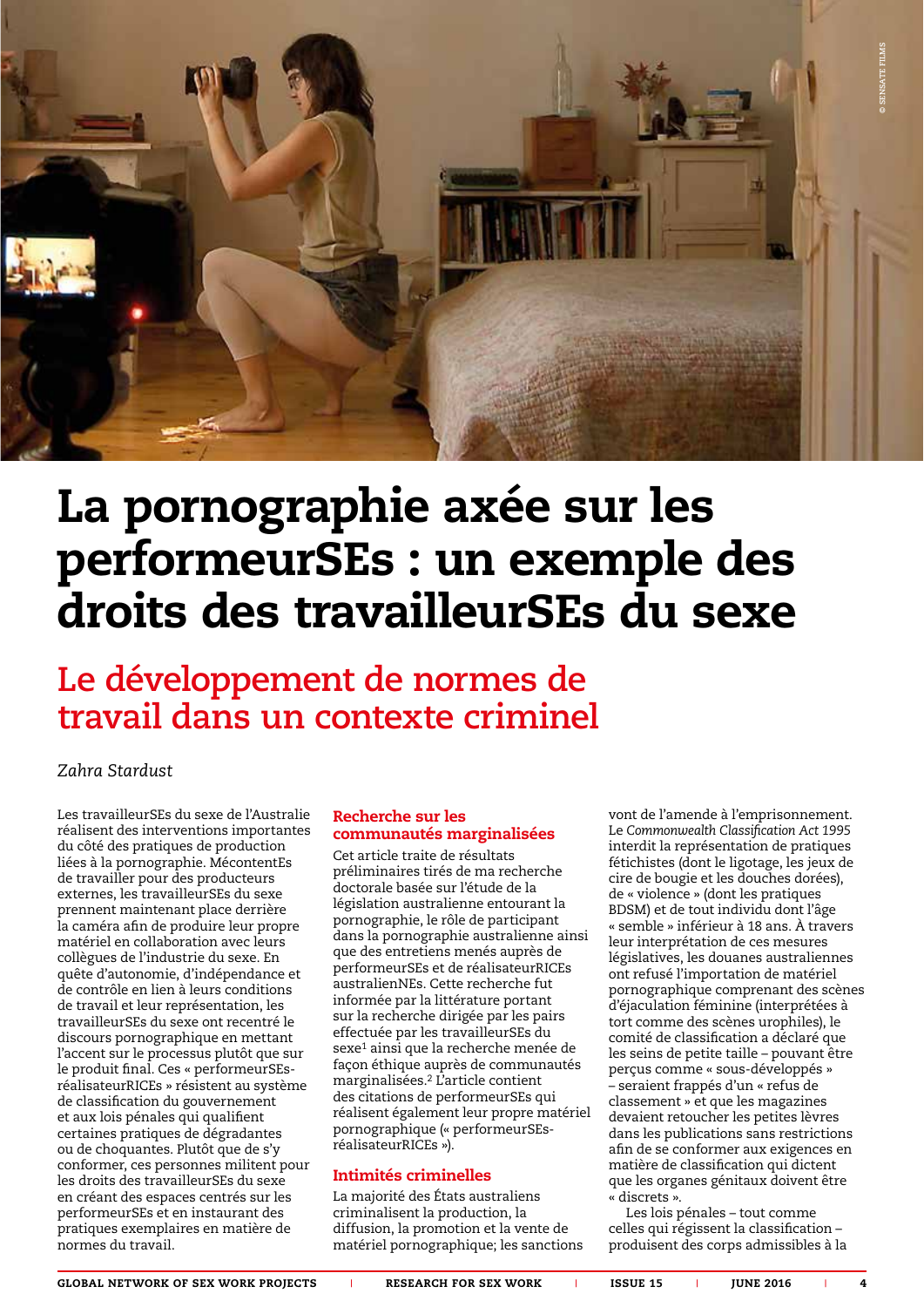

représentation dans la pornographie australienne (ceux qui possèdent une grosse poitrine, qui ont une vulve bien définie et qui ne saignent ou n'éjaculent pas).3 En 2012, la Commission australienne de réforme du droit recommanda de revoir l'interdiction liée au matériel pornographique fétichiste – une recommandation laissée sans suite par le gouvernement.4

### Protestation pornographique

Avec peu de possibilités de travail légal, des méthodes de contrôle discriminatoires et une répression de la pornographie dans un contexte électoral, les réalisateurRICEs australienNEs font preuve de beaucoup de résilience et de résistance. Ces individus assurent une distribution sur le Web, organisent des événements et tournent souvent hors de l'Australie et font du marketing après des consommateurs étrangers. La criminalisation n'a pas estompé l'élan de l'industrie – les performeurSEsréalisateurRICEs australienNEs se sont mérités des prix à l'international, ont été misES en vedette lors de festivals cinématographiques, ont contribué à la littérature<sup>5</sup> et ont milité auprès des médias nationaux et lors de campagnes politiques – y compris en se présentant comme députéEs parlementaires en s'assumant en tant qu'acteurRICEs porno.

L'industrie pornographie australienne est majoritairement composée de travailleurSEs du sexe. Ce petit milieu est caractérisé par un amalgame de performeurSEsréalisateurRICEs, d'entrepreneurSEs individuelLEs et de petits partenariats qui œuvrent collectivement et qui surmontent les obstacles juridiques et financiers. Ces travailleurSEs du sexe résistent aux lois patriarcales, hétéronormatives et désuètes de la façon la plus poétique possible – c'est-à-dire en baisant à l'écran.

À travers une représentation délibérée de pratiques qui ne sont pas jugées dangereuses ou dégradantes – telles le fisting, l'éjaculation et le piercing – et un refus d'éliminer les scènes comprenant des fluides corporels ou des activités fétichistes, les travailleurSEs du sexe démontrent qu'il est possible d'avoir un modèle où les négociations entourant le sexe, le risque et les pratiques fétichistes sont consensuelles et plus sûres.

Helen Corday – qui a tourné pour son propre site Web sous le nom de Liandra Dahl – a affirmé que le fait de ne pas se conformer au cadre juridique actuel était un « choix délibéré » ainsi qu'une « contestation importante » des « contraintes juridiques » entourant la liberté d'expression. Aeryn Walker, propriétaire d'un site de membres individuel, a dit que « la loi ne me dissuade pas ». Dick Savvy, fondateur



du Guerrilla Porn Project, a même lancé à la blague qu'il avait toujours rêvé de tourner du porno en prison s'il faisait l'objet d'une poursuite.

En plus de résister à la censure, les travailleurSEs du sexe entrainent des changements politiques dans l'univers de la pornographie australienne en mettant l'accent sur les besoins des performeurSEs dans le contexte de leur travail. L'expertise des travailleurSEs du sexe en matière de pratiques exemplaires peut changer la façon dont la pornographie est produite et réglementée afin de permettre l'adoption de pratiques plus justes, éthiques et responsables.

### L'éthique des soins : la pornographie axée sur les performeurSEs

Malgré l'absence de réglementations officielles, les performeurSEsréalisateurRICEs travaillent activement au développement de normes de l'industrie informelles. En continuant le travail entrepris par les premièrEs pornographes australienNEs féministes,<sup>6</sup> les travailleurSEs du sexe ont une expertise découlant de leur temps passé devant la caméra qui peut façonner le futur de la production pornographique.

Les performeurSEs-réalisateurRICEs ont expliqué comment le fait d'être travailleurSE du sexe leur a permis de développer une « éthique des soins ». Gala Vanting, cofondatrice de Sensate Films, a affirmé qu'elle croyait que le fait d'apparaître devant la caméra « favorise vraiment le développement d'un code d'éthique personnel : comprendre ce que cela signifie de distribuer votre travail comme vous le voulez. » Elle a décrit l'expérience du/de la performeurSE comme étant « une question fondamentale » et « de première importance sur le plan politique et éthique » car c'est grâce à ces individus que « la production de ce média est possible. » Le fait de prioriser l'expérience des performeurSEs « a

*Période de questions et réponses avec Gala Vanting suivant la diffusion du travail de Sensate Films au Festival de Film Fusion à Oslo.*

*Questions and Answers period with Gala Vanting following screening of Sensate Films' work at the Fusion Film Festival in Oslo.*

vraiment une incidence sur notre méthode de production, sa rapidité, nos endroits de distribution et à quoi ressemble nos lancements – cette influence se fait sentir à tous les niveaux de l'entreprise. »

Les performeurSEs étaient fréquemment traitéEs en tant que directeurRICEs de scène alors que les personnes officiellement chargées de la direction jouaient un rôle de facilitation, permettant ainsi aux performeurSEs d'exercer un plus grand contrôle. L'actrice porno Madison Missina qualifie les performeurSEs de « codirecteurRICEs » alors que Sensate Films les nomment en tant que directeurRICEs ou de scénaristes dans le générique. Lorsque les réalisateurRICEs en font plus et leur proposent d'être cotitulaire du produit final, de leur verser des redevances ou de partager le matériel, les performeurSEs exercent un contrôle accru non seulement sur leur représentation, mais également sur les revenus qu'elle leur permet de toucher.

En collaborant les unEs avec les autres, les performeurSEs ont mis à profit des compétences acquises sur le plateau de tournage afin de s'engager dans un processus d'éducation par les pairs (qu'il s'agisse de sexe sans risque, de matériel stérile ou de techniques sexuelles), de partage d'information (pour ce qui est des lois, des taux de rémunération et des expériences sur le plateau de tournage), de partage de ressources (qu'il s'agisse d'équipement photographique ou d'éclairage) et de développement communautaire (à travers l'organisation d'événements, en collaborant à la rédaction de livres et en se soutenant les unEs les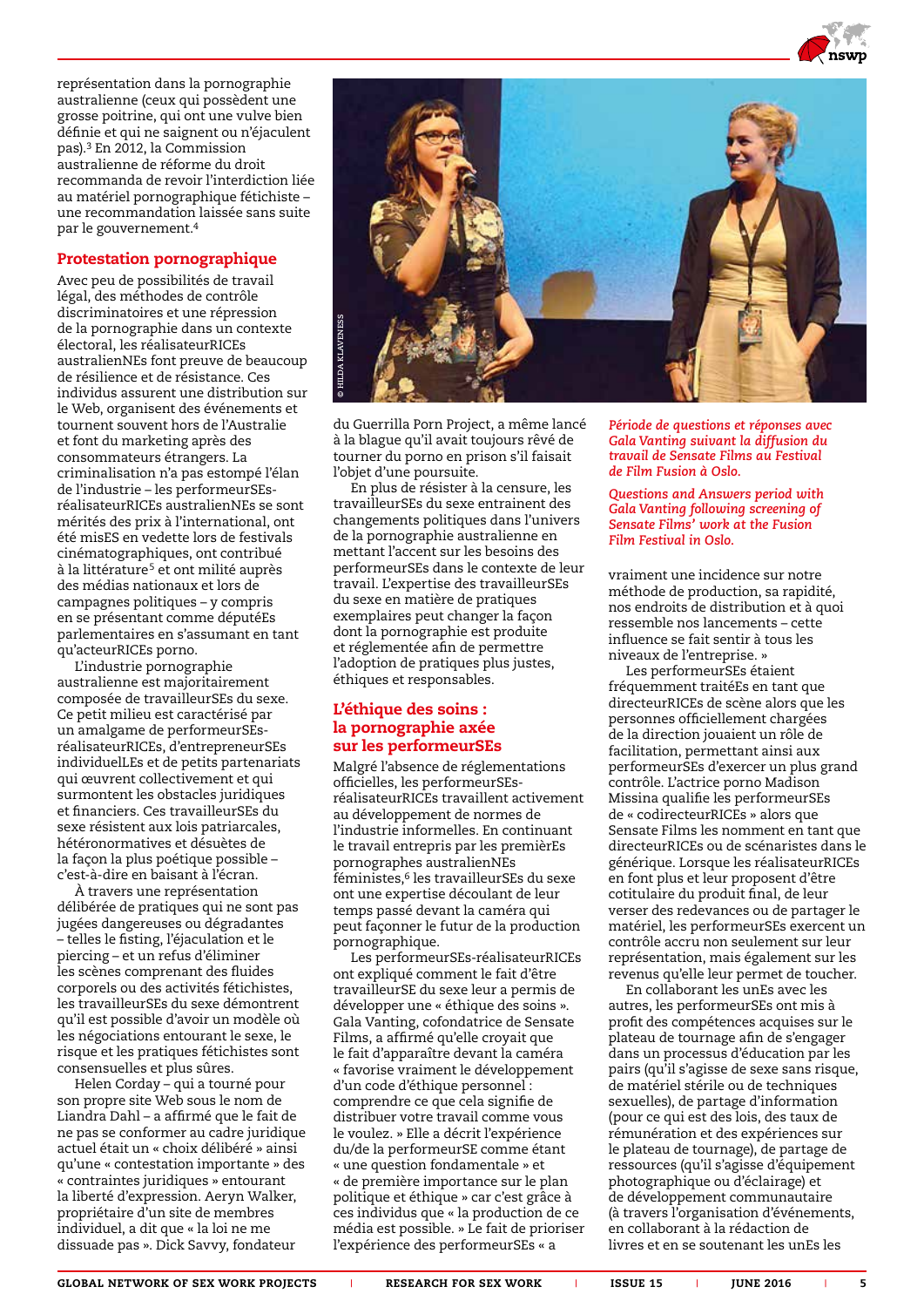

autres tant au niveau émotionnel que pour les besoins techniques). En plus d'éprouver une responsabilité face aux travailleurSEs du sexe de leur entourage, les performeurSEs leur présentaient leur matériel pour leur plaisir et pour obtenir leur commentaires; des discussions portant sur les politiques de la production pornographiques ont également eu lieu où ces individus pouvaient répondre aux critiques et traiter des enjeux et des stratégies d'actualité concernant les droits des travailleurSEs du sexe, la réforme législative et les efforts de mobilisation.

### Santé, sécurité et droits au travail

Les performeurSEs-réalisateurRICEs suscitent également un intérêt accru pour la santé et la sécurité au travail. La vedette porno Lucie estimait qu'il « en revient aux producteurRICEs de s'assurer que les lieux de tournage sont sécuritaires » en voyant à l'élimination des risques de chute, à l'entreposage sûr du matériel électrique et à la stabilité des meubles utilisés. Dans un contexte porno, les mesures de santé et de sécurité au travail peuvent également comprendre la distribution gratuite de préservatifs, une assurance quant à la propreté des surfaces et du matériel ainsi que le fait de permettre aux performeurSEs de négocier les risques et de pouvoir réellement prendre des décisions portant sur les pratiques de sexe sans risque qui protègent la confidentialité de leur état de santé.

La vedette porno Flynn Evans considérait aussi que la responsabilité des producteurRICEs « ne se limite pas au VIH et à la santé sexuelle et qu'elle englobe également la santé mentale et la sécurité ». Angela White, qui apparait sur son propre site de membres, a expliqué comment le fait d'être une performeuse active lui a permis de « comprendre les besoins des performeurSEs » : « Tout ce qui touche à leur confort en termes d'air climatisé, de savoir s'ils.elles ont chaud ou froid, s'ils.elles ont faim,

s'ils.elles ont assez bu et mangé et de faire en sorte que les personnes concernées se sentent bien par rapport à la scène qu'elles tournent. Puis avant de commencer le tournage de cette scène, j'aime me renseigner quant à leurs préférences et ce qui ne leur plaît pas ainsi que ce qu'elles ont le goût de faire aujourd'hui. » Le consentement servait de ligne directrice; le produit final témoignait souvent de cette réalité à travers la représentation délibérée de négociations lors des scènes ainsi que d'entretiens réalisés avant et après celles-ci afin de s'assurer qu'il soit explicite. Cette façon de faire a permis aux travailleurSEs du sexe d'établir une manière standard de négocier des expériences sexuelles éthiques, consensuelles et mutuelles définies par des attentes et des limites claires.

Les performeurSEs-réalisateurRICEs ont adressé le besoin de transparence et de consentement éclairé pour ce qui est des contrats, de la rémunération, de la distribution ainsi que des attentes sur le plateau de tournage.